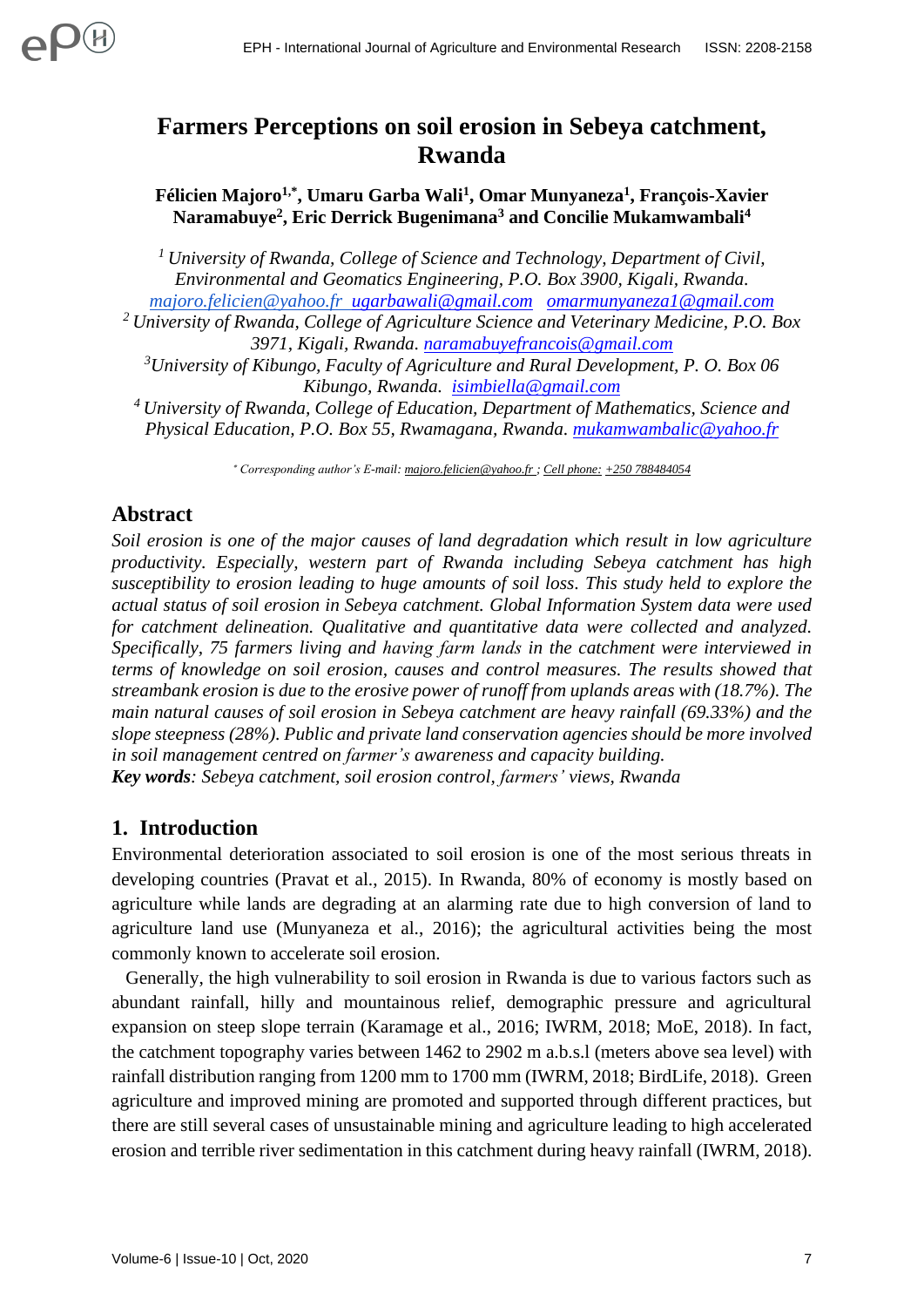A recent study by the Rwanda Ministry of Environment has shown a very high risk of erosion in the north western Rwanda, covering areas of Sebeya catchment (MoE, 2018). Soil erosion increases the amount of sediments transported in Sebeya river. The eroded sand materials cause abrasion in hydro turbines and lead to change in flow pattern, losses in efficiency, vibrations and even final breakdown of turbine components (Munyaneza et al., 2015, Thapa et al., 2017) while high sediments load imposes high turbidity and high cost of coagulants to Gihira water treatment plant. At Sebeya outlet, nutrients lost from agriculture and high turbidity reduce significantly the aesthetic quality of Lake Kivu, having a harmful impact on recreation and tourism.

Therefore, it is imperative to prevent soil loss from agricultural land and consequently reduce the amount of sediment load in Sebeya river. This research held to explore the actual status of soil erosion in Sebeya catchment by investigating its causes and factors affecting it and by assessing the existing soil erosion control measures for their improvement. All data presented in this paper were primary collected by conducting interviews to the local farmers and site visits in the catchment.

# **2. Methodology**

### **2.1 Study area**

The study area of this research is focused on Sebeya catchment located in the western province of Rwanda and shared by four administrative units namely Rubavu, Nyabihu, Rutsiro and Ngororero Districts (Figure 1).



Figure 1. Sebeya catchment location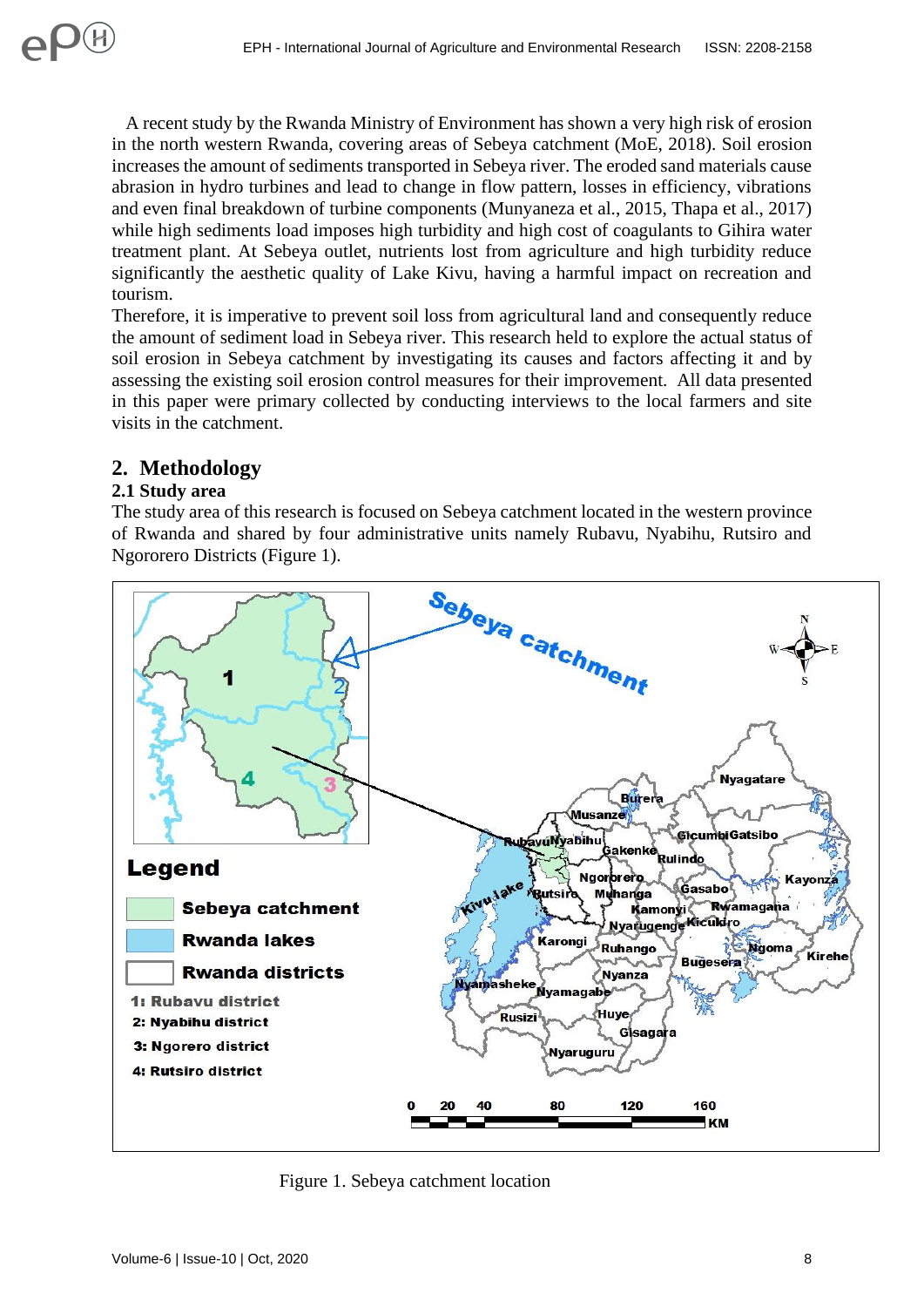Sebeya catchment is part of the Congo-Kivu catchment in the upper part of the Congo basin. It is one of the larger of many small catchments that drain the western slopes of the Nile Congo watershed in the western part of Rwanda (BirdLife, 2018). The total surface area of Sebeya catchment represents 1.38 % of the total surface area of Rwanda (26,338 km² including water bodies), which totalizes 363.1 km<sup>2</sup>. The population density in Sebeya catchment is 644 hab/km<sup>2</sup> while the average population density of Rwanda is about  $415$  hab/ $km^2$ . The soil in this catchment favors agriculture due to its high infiltration rates and its high minerals content. Located in the high elevation region of the country with altitude varying between 1,462 m to 2,979 m a.b.s.l. (meters above sea level), this catchment is also characterised by steep slopes and abundant rainfall varying between 1,200 mm to 1,700 mm per year (IWRM, 2018).

#### **2.2 Data collection**

 $\mathsf{P}(\theta)$ 

Literature review, site visits, questionnaire and interviews were used to get sufficient information on the actual status of soil erosion and its control measures in Sebeya catchment. DEM data have been collected from the Center of Geographical Information System (CGIS Rwanda) for delineation of Sebeya catchment.

 During the study period, different site visits were frequently conducted to get primary data through informal and structural interviews on main cultivated crops and agriculture practices, main features of Sebeya river, site topography, hydrographic network, soil characteristics and about the existing soil erosion control measures in Sebeya catchment.

The figure 1 shows that Sebeya catchment extends on many sectors of 4 Districts while the table 1 below shows that the overlapped area between Rubavu and Sebeya catchment is the largest and equal to 44.6%. The next largest overlapped area comes to be 41.3% between Rutsiro and Sebeya catchment.

| <b>Catchment</b> |                               |              |       | Area of each District Overlap between District & Catchment |                                                                  |     |
|------------------|-------------------------------|--------------|-------|------------------------------------------------------------|------------------------------------------------------------------|-----|
| <b>Name</b>      | Area km <sup>2</sup> District |              |       |                                                            | Area km <sup>2</sup> Area km <sup>2</sup> % Catchment % District |     |
| Sebeya           | <b>363</b>                    | Ngororero    | 679   | 37                                                         | 11\%                                                             | 5%  |
| catchment        |                               | Rutsiro      | 1,157 | 139                                                        | 41.3%                                                            | 12% |
|                  |                               | Nyabihu      | 532   | 38                                                         | 11.3%                                                            | 7%  |
|                  |                               | Rubavu       | 388   | 150                                                        | 44.6%                                                            | 39% |
|                  |                               | <b>Total</b> |       | 363                                                        | 100%                                                             |     |

|  |  | Table 1. Overlap between Districts and Sebeya catchment (RNRA, 2012) |  |  |
|--|--|----------------------------------------------------------------------|--|--|
|--|--|----------------------------------------------------------------------|--|--|

Following to this fact, the sampled sectors for farmers' interview in Sebeya catchment have been limited to these 2 Districts of large overlapped areas. The table 2 below shows the sampled sectors and the number of farmers interviewed in each sector.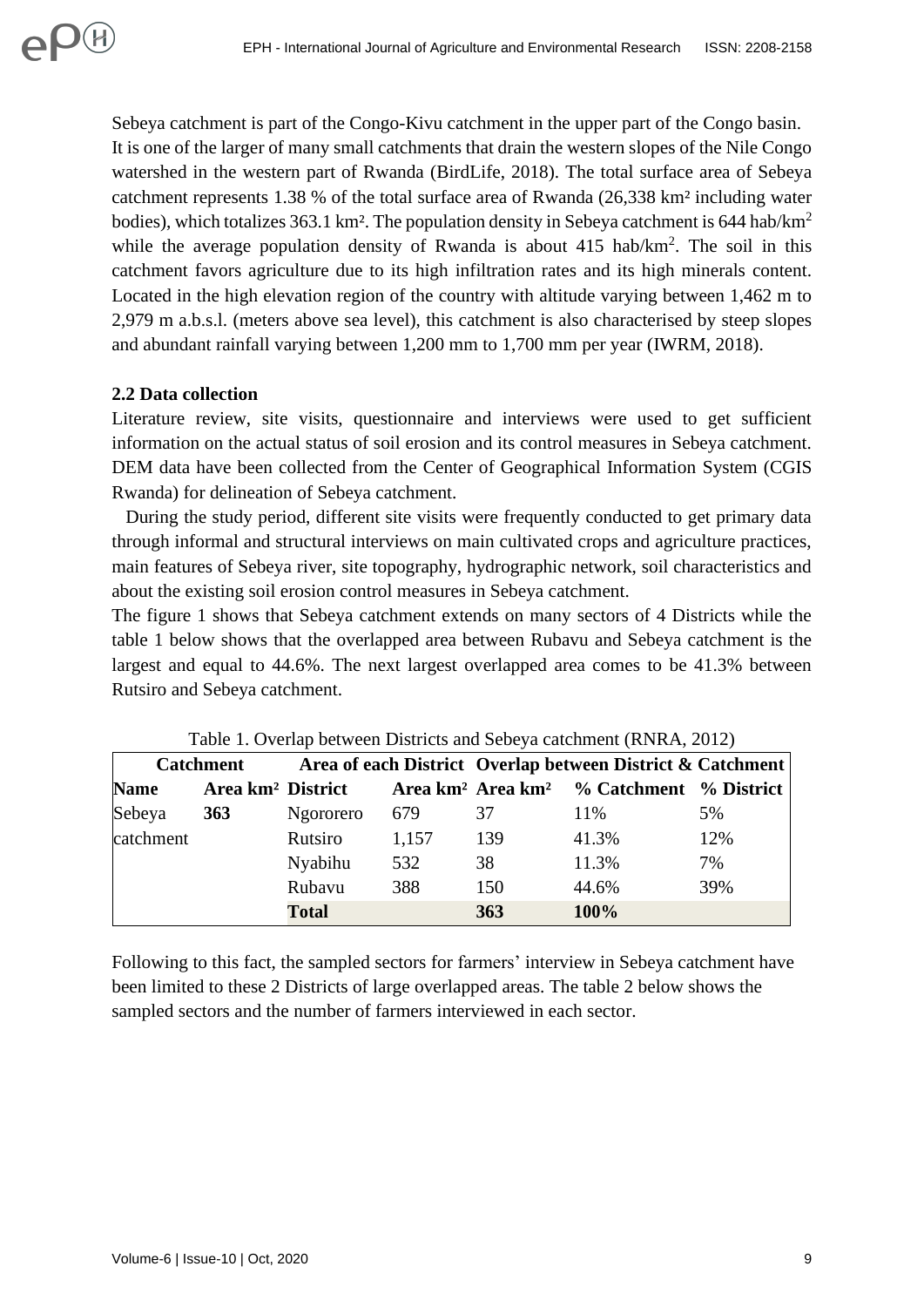| <b>SN</b>      | <b>District</b><br><b>Sector</b> |           | <b>Number of interviewees</b> |
|----------------|----------------------------------|-----------|-------------------------------|
|                |                                  | Gisenyi   | 12                            |
| $\overline{2}$ |                                  | Rugerero  | 14                            |
| 3              | <b>Rubavu</b>                    | Nyundo    | 15                            |
|                |                                  | Nyakiriba |                               |
| 5              |                                  | Kanama    | 15                            |
| 6              | <b>Rutsiro</b>                   | Nyabirasi | 15                            |
|                | <b>TOTAL</b>                     |           | 75                            |

Table 2. Selection of sectors for farmers interview in Sebeya catchment

Questionnaire is one of the methods used to find information related to this study. On the site, structured interviews were conducted to get constructive views from 75 farmers on the current status of soil erosion rates and the implementation of its control measures in Sebeya catchment.

# **3. Results and discussions**

### **3.1 Identification of respondents**

Among the farmers surveyed, 54.67% were men while 45.33% were female with ages ranging from 18 to above 55 years old. However, some researchers agree with large numbers of men in farmers interviews (Pravat et al., 2015; Senkoro, 2010). A large number of farmers were found in the age range of 31-40 years old because they are more stressed to fulfill their family needs such as food security and school fees for their children. Again, 81.33% of the interviewed farmers are married. Comparatively, the number of farmers in the range from 18 to 25 ages were very small because they are still at school and some of them are not interested in farming activities after completion of their secondary studies.

#### **3.2 Socio-economic issues of farmers**

This research found that the main cultivated crops in Sebeya catchment are groundnuts, bananas, coffee and tea, beans, maize, cassava, potatoes, rice and vegetables like eggplant & cabbage (MINAGRI, 2010; NISR, 2015). The results from this interview showed that several farmers are engaged in farming for agriculture business (40%), lack of other jobs (37.33%) and food security (22.67%). The main challenge of farmers in Sebeya catchment is to struggle in fulfilling their basic needs such as food, health care, school fees, clothes, domestic water, etc

#### **3.3 Farmers knowledge about soil erosion and types of soil erosion in catchment**

Soil erosion is considered to be severe when visible signs such as rills and gullies appear on the field. Various soil erosion signs given in the table 3 indicate that soil erosion in Sebeya catchment is well known by about 80.67% of farmers. Similarly, the research conducted in central highlands of Ethiopia shows that 72% of the farmers reported high rated erosion requiring soil conservation measures to be erected (Aklilu & De Graff, 2004).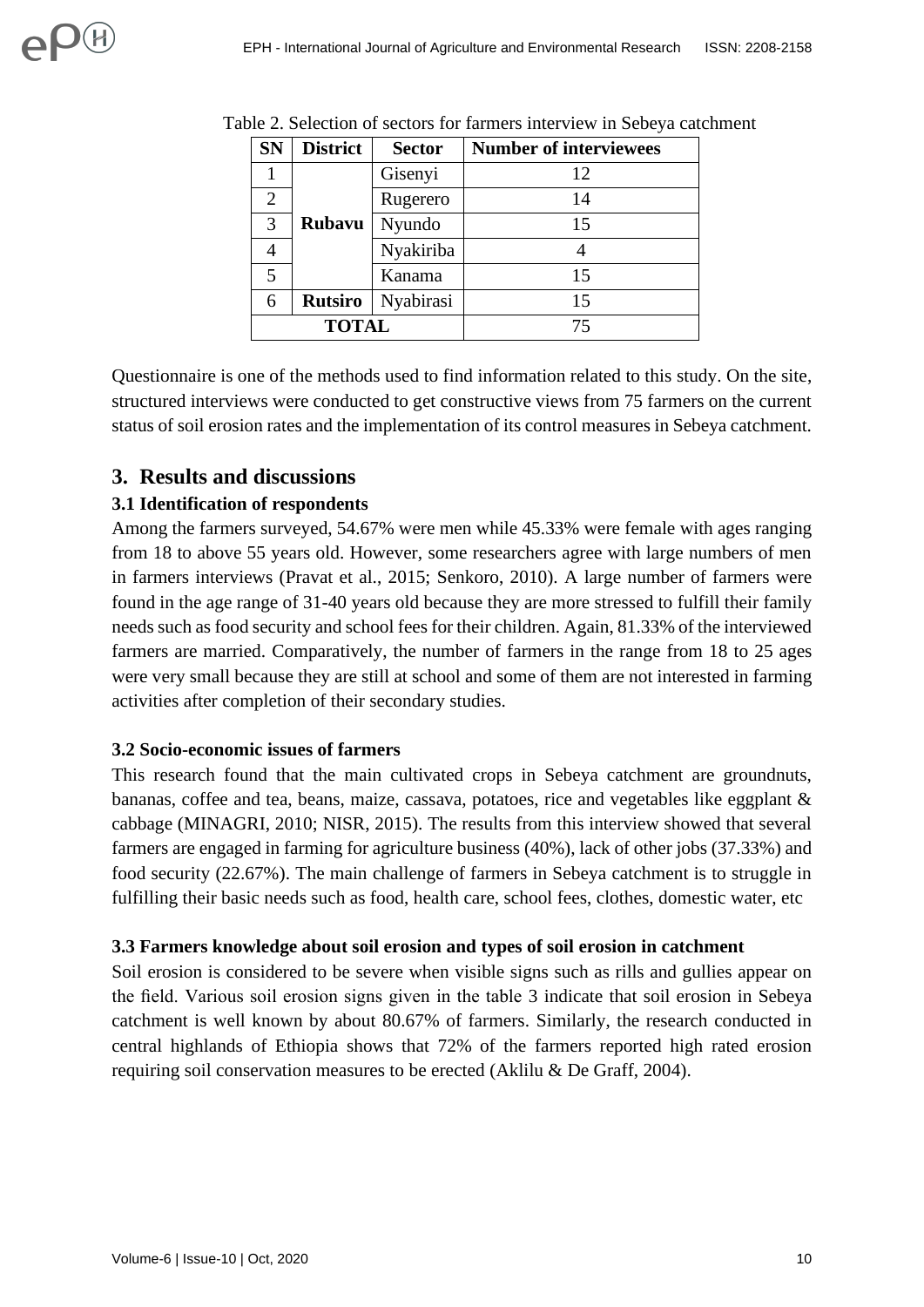| <b>SN</b>    | <b>Erosion sign</b>                       | <b>Number of respondents</b> | Percentage $(\% )$ |
|--------------|-------------------------------------------|------------------------------|--------------------|
|              | Damaging Flood with mud flow              | 5                            | 6.67               |
| 2            | Channels formation in the fields          | 14                           | 18.67              |
| 3            | Soil detachment by rain and runoff        | 24                           | 32.00              |
| 4            | Soil detachment, transport and deposition | 12                           | 16.00              |
|              | of soil materials                         |                              |                    |
| 5            | Landslides                                | 15                           | 20.00              |
| 6            | Floods: High runoff which overtops        | 5                            | 6.67               |
|              | channels and can damage agriculture       |                              |                    |
|              | crops, lives and properties               |                              |                    |
| 7            | Wind erosion: Soil detachment, transport  | $\Omega$                     | 0.00               |
|              | and deposition by wind                    |                              |                    |
| <b>Total</b> |                                           | 75                           | 100.00             |

|  |  |  |  |  |  |  |  | Table 3. Various signs of soil erosion in Sebeya catchment |
|--|--|--|--|--|--|--|--|------------------------------------------------------------|
|--|--|--|--|--|--|--|--|------------------------------------------------------------|

The majority of farmers argued that soil erosion appears in the form of gully, rill, steam bank and sheet erosion as shown in the table 4. The results are supported by Misebo in 2018 who reported that sheet and rill erosion are considered as the most common types on cultivated hillsides in Rwanda. Both sheet and rill erosion considerably damage the croplands and reduce the productivity while the break in vegetation cover provides gully erosion to start. For Sebeya river, streambanks erosion is due to the erosive power of runoff from uplands areas.

|              | Table 4. Types of son crosion in Scocya calculatelli |               |               |  |  |  |  |
|--------------|------------------------------------------------------|---------------|---------------|--|--|--|--|
| <b>SN</b>    | <b>Type</b>                                          | <b>Number</b> | $\frac{1}{2}$ |  |  |  |  |
|              | Sheet erosion (or interrill<br>erosion)              | 14            | 18.7          |  |  |  |  |
|              | Rill erosion                                         | 15            | 20.0          |  |  |  |  |
| 3            | Gully erosion                                        | 32            | 42.7          |  |  |  |  |
| 4            | Streambank erosion                                   | 14            | 18.7          |  |  |  |  |
| <b>Total</b> |                                                      | 75            | 100.0         |  |  |  |  |

Table 4. Types of soil erosion in Sebeya catchment

#### **3.4 Causes of erosion in Sebeya catchment**

#### **3.4.1 Natural causes of soil erosion**

The table 5 shows that the main natural cause of soil erosion is heavy rainfall which generate high runoff. The results are not far from that reported by (Clay & Lewis, 1990) who stated that a combination of a hilly landscape, extensive land use, and intensive rainy seasons leads to high erosion risk in Rwanda. (Yang et al., 2003) confirmed that heavy rainfall is the cause of enhanced erosion on hillside lands.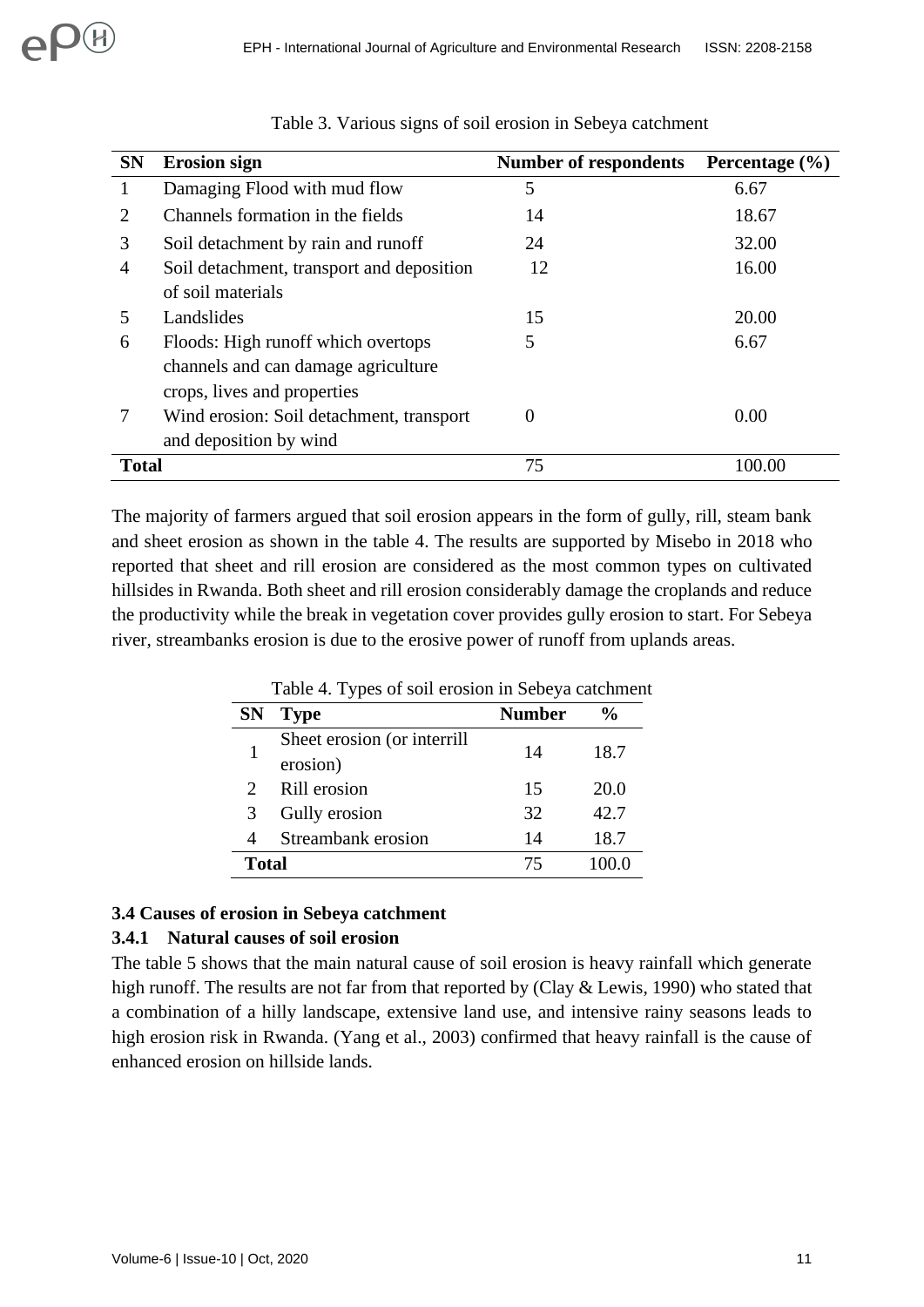| <b>SN</b> | <b>Cause</b>                                     | <b>Number</b> | $\frac{6}{9}$ |
|-----------|--------------------------------------------------|---------------|---------------|
|           | Slope of the terrain                             | 21            | 28            |
|           | Rainfall and runoff causing sometimes floods     | 36            | 48            |
| 3         | Rainfall and runoff causing sometimes landslides | 16            | 21.33         |
|           | Earthquakes                                      |               | 1.33          |
|           | High wind                                        |               | 1.33          |
| Total     |                                                  |               |               |

|  | Table 5. Natural causes of soil erosion |  |  |
|--|-----------------------------------------|--|--|
|  |                                         |  |  |

### **3.4.2 Anthropogenic activities causing soil disturbance**

The anthropogenic activities causing soil disturbance in Sebeya catchment include mining, excavation for road and building construction, quarries for roads (lateritic soil and construction stones) and borrow pits for power transmission lines. For land use, soil erosion is caused mainly by agriculture, mining and roads construction sites.

## **3.4.3 Negative impact of farming practices in Sebeya catchment**

The table 6 is reporting negative impact of farming practices as mentioned by farmers in Sebeya catchment with a very high percentage of deforestation for agriculture. IWRM in 2017, justified that the increase of deforestation in Sebeya catchment is due to insufficient land for cultivation and settlement.

| <b>SN</b>    | <b>Impact</b>                                                         | <b>Number of</b><br>respondents | Percentage $(\% )$ |
|--------------|-----------------------------------------------------------------------|---------------------------------|--------------------|
| 1            | Deforestation for land agriculture                                    | 31                              | 41.33              |
| 2            | Soil disturbance by agriculture machinery                             | 2                               | 2.67               |
| 3            | Soil disturbance by agriculture terracing                             | 2                               | 2.67               |
| 4            | Soil disturbance by tea plantations channels                          | 4                               | 5.33               |
| 5            | Remove of vegetative cover (overgrazing)                              | 3                               | 4.00               |
| 6            | Land becomes harden due to pasture                                    | 3                               | 4.00               |
| 7            | Remove of soil due to soil erosion on<br>agriculture land             | 14                              | 18.67              |
| 8            | Water pollution (turbidity) due to erosion<br>from agriculture fields | 10                              | 13.33              |
| 9            | Others                                                                | 6                               | 8.00               |
| <b>Total</b> |                                                                       | 75                              | 100.00             |

## Table 6. Negative impact of farming practices in Sebeya catchment

### **3.4.4 Steps taken to make farming more environmentally friendly**

According to farmers in Sebeya catchment, steps taken to make farming more environmentally friendly are shown in table 7. For more environmentally friendly, most of farmers in Sebeya catchment voted for cultivation of slope stabilization grasses to avoid soil erosion during the rainy season and they are cutting illegally trees due to lack of land for agriculture. Deforestation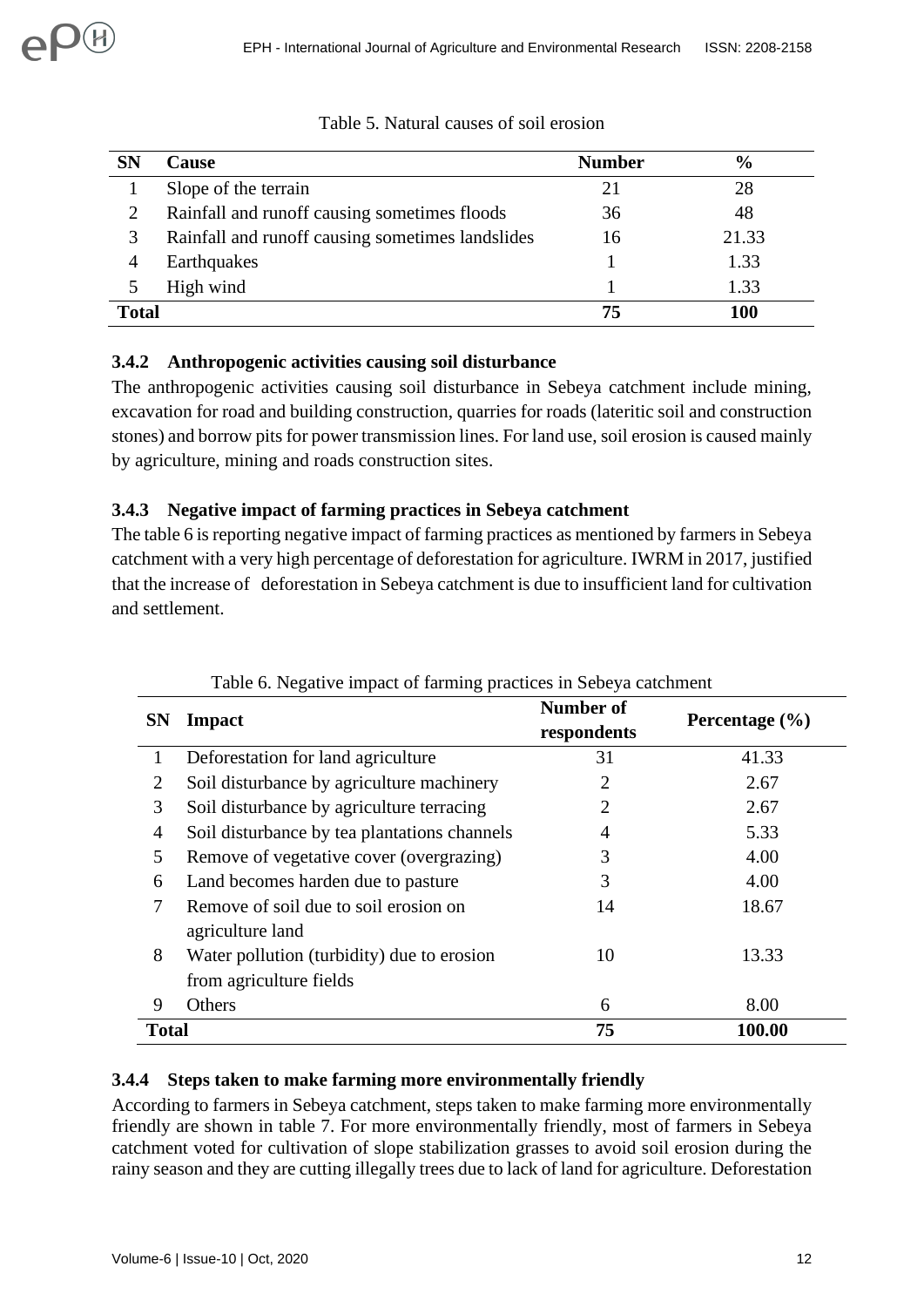is primarily a concern for the developing countries of the tropics as it reduces the areas of tropical forest and exposing the land to soil hazards and loss of biodiversity (Angelsen, 1999).

| <b>SN</b>      | <b>Step</b>                                            | <b>Number</b> | Percentage $(\% )$ |
|----------------|--------------------------------------------------------|---------------|--------------------|
|                | Avoiding to cut trees illegal                          | 8             | 10.67              |
| $\overline{2}$ | Avoiding to burn grasses                               |               | 6.67               |
| 3              | Avoiding tillage cultivation                           | 6             | 8.00               |
| $\overline{4}$ | Use of recommended chemicals for soil<br>fertilization | 6             | 8.00               |
| 5              | Cultivation of recommended crops                       | 6             | 8.00               |
| 6              | Cultivation of slope stabilization grasses             | 31            | 41.33              |
| 7              | Cultivation on recommended area                        | 8             | 10.67              |
| 8              | Others                                                 |               | 6.67               |
|                | <b>Total</b>                                           | 75            | 100.00             |

Table 7. Strategies to make farming more environmentally friendly in Sebeya catchment

#### **3.5 Effects of soil erosion in Sebeya catchment**

The table 8 lists various effects of soil erosion in Sebeya catchment. It is shown that during rainy season, floods and landslides may cause damages of buildings, loss of human lives and domestic animals. Soil erosion changes fertility status of the soil by removing top soils which is rich in nutrients and organic matter. Soil undergoes compaction and reduce aeration, permeability and hence changes physical, chemical and biological properties of the soil. These findings are in agreement with (Mwakubo et al., 2004) who reported that 3mm top soil are lost due to soil erosion each year. Soil erosion is the major cause of land degradation with large decrease of soil productivity.

| <b>SN</b> |                                               | <b>Number</b> | Percentage |
|-----------|-----------------------------------------------|---------------|------------|
|           | <b>Damages</b>                                | $(\%)$        |            |
| 1         | Crops removed with landslides                 | 13            | 17.33      |
| 2         | Crops covered by soil erosion materials       |               | 9.33       |
| 3         | Crops roots exposed up due to erosion         | 2             | 2.67       |
| 4         | Soil loss due to landslides                   | 6             | 8.00       |
| 5         | Agriculture soil and nutrient losses          | 3             | 4.00       |
| 6         | Loss of human lives                           | 8             | 10.67      |
|           | Loss of domestic animals                      | 7             | 9.333      |
| 8         | <b>Buildings</b>                              | 14            | 18.67      |
| 9         | High concentration of sediments at Keya and   | 1             | 1.33       |
|           | Gisenyi HEPPs                                 |               |            |
| 10        | Silting up of waterways                       | 1             | 1.33       |
| 11        | Deposit of erosion materials in roads         | 2             | 2.67       |
| 12        | Gullies formation on the side of a road       | 2             | 2.67       |
| 13        | Cutoff road access due to progressive gullies | 3             | 4.00       |
| 14        | Abrasion of bridges piers by various types of | 6             | 8.00       |
|           | sediment                                      |               |            |
|           | <b>Total</b>                                  | 75            | <b>100</b> |

Table 8. Effects of soil erosion in Sebeya catchment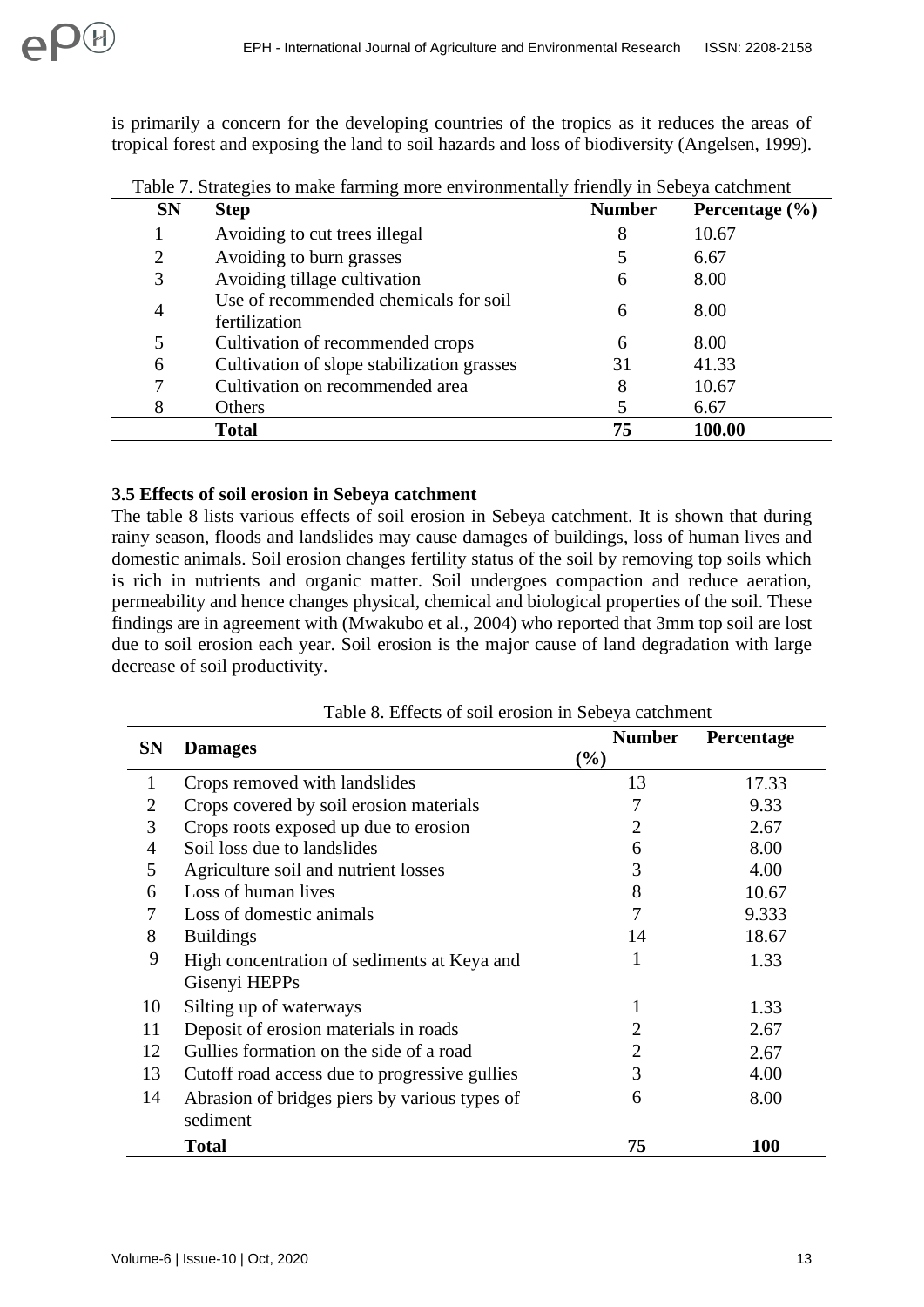#### **3.6 Existing soil erosion control measures in Sebeya catchment**

OH

The interview results in table 9 indicate that among the 22 listed erosion control measures, about 4.57% of farmers confirmed their existence while 95.43% expressed the need of their implementation in Sebeya catchment. Also, it is reported that various soil erosion control measures including trees planting, agro-forestry and terraces have been applied to rehabilitate 1,373 hectares in Sebeya catchment (IWRM, 2017). This means that there is a need of improvement of soil conservation measures in Sebeya catchment. Soft BMPs are those measures that are implemented easily with low cost including: mulching, cover crops and vegetation, trees planting, protective grasses on river banks, no tillage method and buffer zones. Existing hard BMPs in Sebeya catchment are mainly terraces and anti-erosive ditches. Radical terraces and progressive terraces are still few; they were implemented to reduce the impact of topographic factor that influences soil erosion in this catchment (IWRM, 2016).

### **3.7 Improvement needed in implementing soil erosion control measures in Sebeya catchment**

Adding the number of voices from farmers who need improvement and the number of voices which don't need improvement on the existing soil erosion measures, the following steps describe the computations in the table 9. Let's Xn be the percentage of farmers who need the implementation of a soil erosion remedial measure and Xp the percentage of farmers confirming the existence of a soil erosion control measure in Sebeya catchment. Then  $X_n - X_p = NG$  is the Needed Gap. As a result, IN will be Improvement Needed if NG>0 while INN will be Improvement Not Needed if NG≤0. The data in the table 3 revealed that the Needed Gap (NG) values for all the 22 items of 6 categories ranged from 4.76 up to 2.86 and were all positive. This indicated that farmers needed improvement in all the 22 cultural practices in soil erosion prevention and control in Sebeya catchment. The results of the study showed that farmers of Sebeya catchment need improvement on various BMPs of erosion control (in agricultural fields, for slope and river bank stabilization, for sediments control and in reducing the velocity and volume of Sebeya river and its tributaries).

 In absence of BMPs, soil erosion rates continue to increase. That's why improvement on soil erosion control will be always needed because reaching T-value (allowable soil loss tolerance rate) seems to be an idealization. A similar study in Nigeria revealed that farmers needed improvement in all the existing soil erosion control measures in Kogi state (Onu & Mohammed, 2014).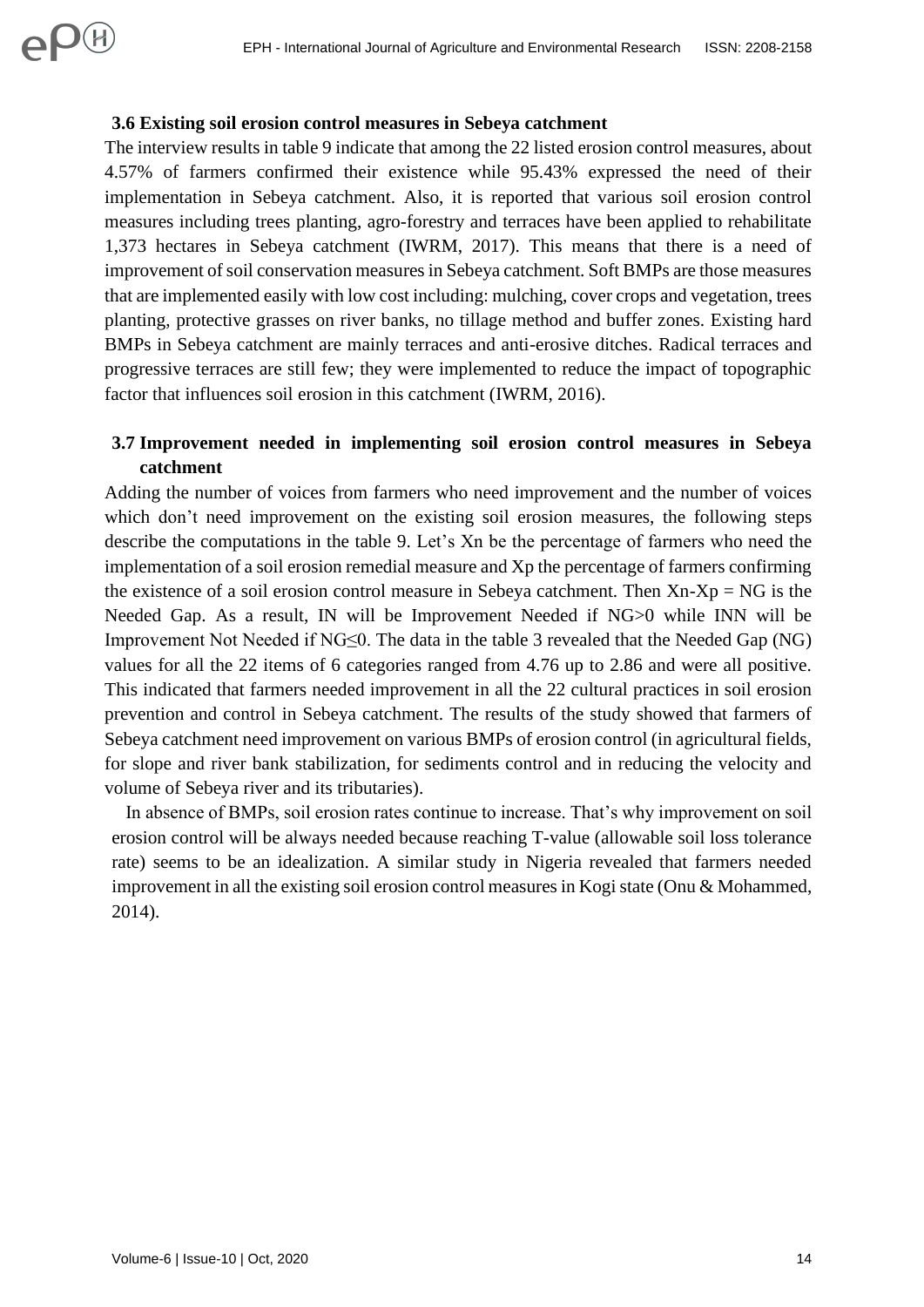|                |                          |                               |          |          | $(Xn - Xp)\%$ | <b>Remark</b> |
|----------------|--------------------------|-------------------------------|----------|----------|---------------|---------------|
| <b>SN</b>      | <b>Measures category</b> | <b>BMP</b>                    | $Xn(\%)$ | $Xp(\%)$ | $= NG$        |               |
| $\mathbf{1}$   | In                       | Mulching                      | 4.13     | 0.63     | 3.49          | IN            |
|                | agriculture              | Terraces                      | 4.63     | 0.13     | 4.51          | IN            |
|                | field                    | Anti-erosive ditches          | 4.76     | 0.00     | 4.76          | IN            |
|                |                          | Contour bunds                 | 4.44     | 0.32     | 4.13          | IN            |
| $\overline{2}$ | For slope                | <b>Trees</b>                  | 4.76     | 0.00     | 4.76          | IN            |
|                | stabilization            | Vetiver grass planting        | 4.19     | 0.57     | 3.62          | IN            |
|                |                          | Reed                          | 4.63     | 0.13     | 4.51          | IN            |
|                |                          | Cetaria                       | 4.76     | 0.00     | 4.76          | IN            |
|                |                          | Tripsacum                     | 4.32     | 0.44     | 3.87          | IN            |
|                |                          | Paspalum                      | 4.44     | 0.32     | 4.13          | IN            |
|                |                          | Grevillea                     | 4.38     | 0.38     | 4.00          | IN            |
|                |                          | Use of gabions                | 4.57     | 0.19     | 4.38          | IN            |
| 3              | For river                | Protective grasses            | 4.76     | 0.00     | 4.76          | IN            |
|                | <b>banks</b>             | Stone revetment: use of       |          |          |               |               |
|                | stabilization            | riprap and gabions            | 4.76     | 0.00     | 4.76          | IN            |
|                |                          | Use of sand bags              | 4.76     | 0.00     | 4.76          | IN            |
| 4              | <b>BMPs</b> of           | Sand trap                     | 4.57     | 0.19     | 4.38          | IN            |
|                | sediments<br>control     | Sediment basin                | 4.36     | 0.18     | 4.18          | IN            |
| 5              | <b>BMPs</b> to           | <b>Check Dam</b>              | 4.70     | 0.06     | 4.63          | IN            |
|                | reduce the               | Grass-lined channel           | 4.63     | 0.13     | 4.51          | IN            |
|                | velocity of<br>runoff    | Stones blocks in a<br>channel | 3.81     | 0.95     | 2.86          | IN            |
| 6              | <b>BMPs</b> to           | Hillside water pond           | 4.63     | 0.13     | 4.51          | IN            |
|                | reduce the               |                               |          |          |               |               |
|                | volume of                | Roof runoff and cisterns      | 4.76     | 0.00     | 4.76          | IN            |
|                | runoff                   |                               |          |          |               |               |
| <b>TOTAL</b>   |                          |                               | 95.43    | 4.57     |               |               |

Table 9. Improvement needed in the implementation of BMPs in Sebeya catchment

#### **3.9 Existing constraints for implementation of soil erosion measures in Sebeya catchment**

This study revealed that challenges faced in adopting soil protection measures are poverty which is in agreement with (Barbier, 1990) who reported that lack of money is the main factor limiting the adoption of soil water conservation (SWC) techniques in Java. (Bidogeza et al., 2007) reported that most of SWC techniques are costly and there are hence less adopted in Rwanda by poor resources farmers. Also, the Government should facilitate farmers access to microfinance credit.

The majority of farmers suggest trainings and mobilization of a specialized technical team to assist them in implementing soil conservation measures and to generalize the application of fertilizers in the whole Sebeya catchment. (Bizoza, 2011) confirmed that sharing knowledge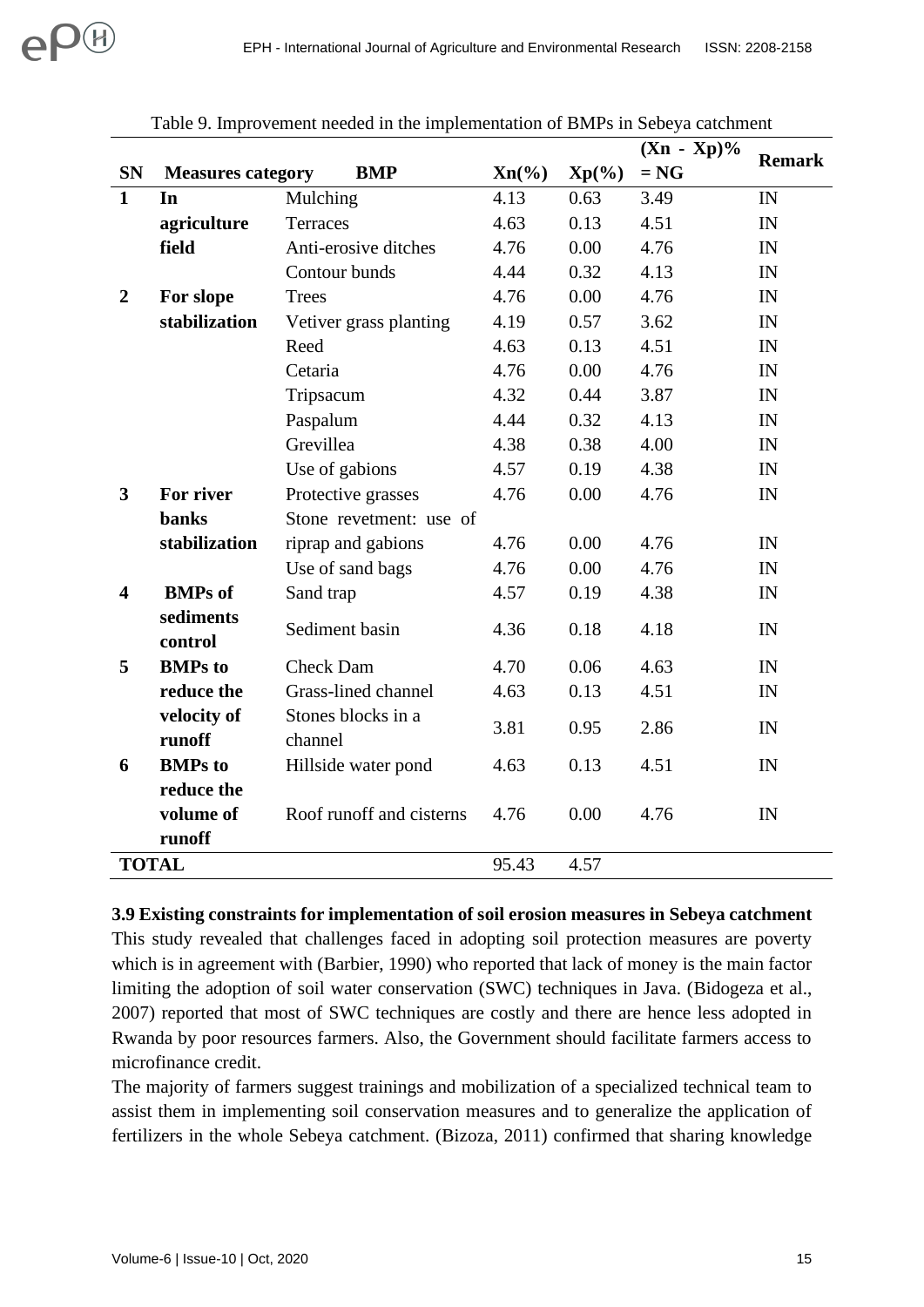among farmers through trainings could enhance adoption of soil protection measures in Rwanda.

# **4. Conclusion and recommendations**

This research was conducted to collect sufficient information required to analyze the situation of soil erosion in Sebeya catchment. Farmers reported high rated soil erosion with its negative impacts such as loss of buildings, loss of human lives and crop removed requiring implementation of soil erosion control measures. As remedial measures, farmers in Sebeya catchment have not yet implemented soil conservation measures in their fields. However, these investigations revealed that there are some efforts made in terms of soil erosion control.

Intended to assess the level of satisfaction by assessing the socio-economic issues, the interview revealed that several farmers are engaged in farming for food security, agriculture business or due to lack of other jobs.

 The Government and NGOs should motivate farmers who are applying well the BMPs in their farming system, facilitate the access of farmers to microfinance credits and generalize the application of fertilizers with priority on farmer's trainings and mobilization of a specialized technical team to assist in implementation of soil erosion control measures in Sebeya catchment.

# **Acknowledgements**

The authors are grateful to the University of Rwanda (UR) for its support and wish to acknowledge the support of UR-Sweden Program in sponsoring this research and we cannot fail to commend and appreciate the work of various authors used for the present paper.

# **Referrences**

- *Aklilu, A., & De Graaff, J. (2004). Farmers' views of soil erosion problems and their conservation knowledge at Beressa watershed, Central Highlands of Ethiopia. Agriculture and Human Values, 23, 99-108, doi: 10.1007/s10460-005-5872-4*
- *Angelsen, A. (1999). Agricultural expansion and deforestation: modeling the impact of population, market forces and property rights. Journal of Development Economics, 58 , 185-218.*
- *Barbier, E. (1990). The farm-level economics of soil conservation: the uplands of Java. Land economics, 66(2), 199-211.*
- *Bidogeza, J., Berentsena, P. B., De Graaff, J. & Oude Lansinka, A. G. (2007). Multivariate typology of farm households based on socio-economic characteristics explaining adoption of new technology in Rwanda. AAAE Ghana Conference Proceedings, 175- 281.*
- *BirdLife International (2018). Sediment fingerprinting in Sebeya catchment. [Report]. Rwanda Water and Forestry Authority, Kigali, Rwanda.*
- *Bizoza, A. (2011). Farmers, institutions and land conservation. [PhD thesis]. Wegeningen University. Wegeningen, Dutch.*
- *Clay, D. C., & Lewis, C. A. (1990). Land use, soil loss and sustainable agriculture in Rwanda. Human Ecology, 18(2), 147-161.*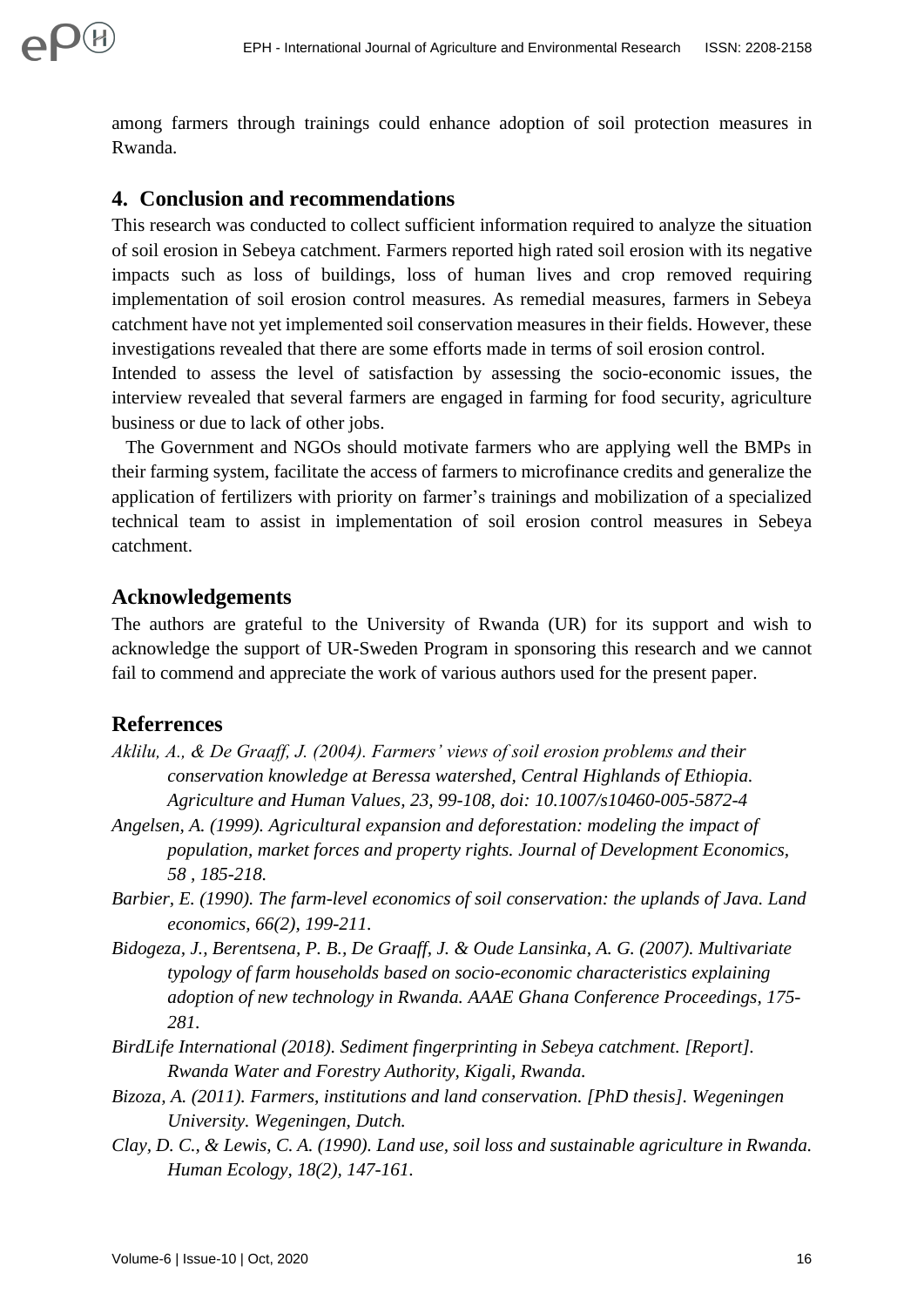- *Debebe, W., Melaku, K., Menfese, T., & Tesfaye, G. (2013). Farmers' perceptions' and participation on mechanical soil and water conservation techniques in Kembata Tembaro Zone: the case of Kachabirra Woreda, Ethiopia. International Journal of Advanced Structures and Geotechnical Engineering, 2(4), 118-131.*
- *IWRM (2016). Feasibility study and detail design of the early implementation project on Sebeya catchment. [Report]. Ministry of Natural Resources. Kigali, Rwanda.*
- *IWRM (2017). Sebeya catchment plan 2017-2023. [Report]. Ministry of Natural Resources. Kigali, Rwanda.*
- *IWRM (2018). Sebeya catchment plan 2018-2024. [Report]. Ministry of Natural Resources. Kigali, Rwanda.*
- *Karamage, F., Zhang, C., Ndayisaba, F., Shao, H., Kayiranga, A., Fang, X … Tian, G. (2016). Extent of cropland and related soil erosion risk in Rwanda. Sustainability, 609(8), 1-19, doi:10.3390/su8070609*
- *Kitila, T. G & Tesfaye, G. (2015). Assessment of farmers' practices on soil erosion control and soil fertility improvement in rift valley areas of east Shoa and west Arsi zones of Oromia, Ethiopia. EC Agriculture, 2(4),391-400.*
- *Kituku, M. G., Muwanga, A., Poesen, J., & Deckers, J. A. (2011). Farmer's perception on landslide occurrences in Bududa District, Eastern Uganda. [Report]. National Environmental Management Authority. Kampal, Uganda.*
- *Majoro, F., Mukamwambali, C., Uwimana, S. J. D., & Hagenimana, E. (2016). Environmental*

*impacts investigation of irrigation projects: Case study of Kanyonyomba rice perimeter in Rwanda. Journal of Water Resource and Protection, 8, 687-696.*

- *MINAGRI (2010). Agriculture gender strategy. [Report]. Ministry of Agriculture and Animal Resources. Kigali, Rwanda.*
- *MoE (2018). Mapping of erosion in Rwanda and guidelines for erosion control. [Report]. Ministry of Environment. Kigali, Rwanda.*
- *Misebo, A. M. (2018). The role of agronomic practices on soil and water conservation in Ethiopia; Implication for climate change adaption: A review. Journal of agriculture Science, 10(6), 227-237.*

*Munyaneza, O., Majoro, F., Hagenimana, E., Usabyisa, W. (2016). Impact assessment of hillside*

*rainwater harvesting ponds on agriculture income: Case study of Ntarama Sector in Rwanda. Journal of Water Resource and Protection, 8, 844-854.*

- *Mwakubo, S. M., Maritim, Y. A., & Yabann, W. K. (2004). Does soil conservation pay? Evidence from Machakos and Kitui Districts, Kenya . Asian Journal of Plant Sciences, 3(5), 578–588.*
- *NISR. (2014). Rwanda demographic and health survey 2014-15. [Report]. National Institute of Statistics of Rwanda. Kigali, Rwanda.*
- *NISR (2015). Seasonal agricultural survey 2015. [Report]. National Institute of Statistics of Rwanda. Kigali, Rwanda.*
- *Onu, F. M., & Mohammed, A. (2014). Competency improvement needs of farmers in soil erosion prevention and control for enhancing crop production: Case study of Kogi State, Nigeria. Agricultural Sciences, 5, 958-963.*